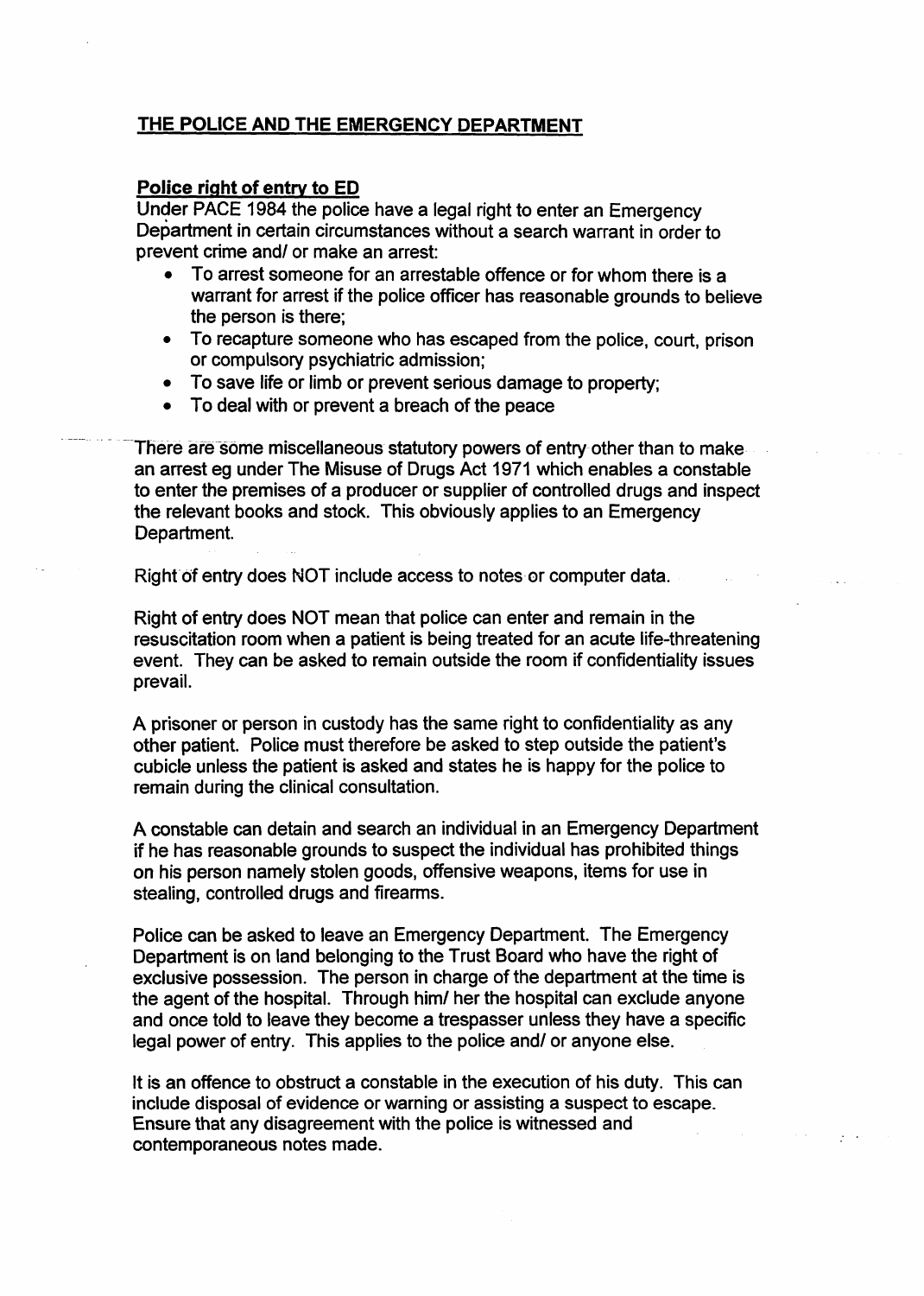Other rights of entry exist with a search warrant or by order of a circuit judge. Medical records are classed as "excluded material" and cannot be accessed by a search warrant. Only a circuit judge may make an order for the production of such material and only in very limited circumstances.

## **Duty to notify police**

A suspected terrorist MUST be immediately reported to the police. It is an offence to fail to report ANY information that may lead to the apprehension of a terrorist or prevention of terrorism.

The GMC, CEM and ACPO have agreed that the police must be informed when a patient seeks treatment for a gunshot or knife wound (unless the knife or blade injury is accidental or a result of self harm). The patient's identity need not be disclosed. The patient's consent to disclose their name and other information must be sought where possible. If the patient refuses to allow their identity to be disclosed, or consent cannot be sought, information may be disclosed only where you judge that disclosure would prevent others from suffering serious harm, or would help prevent, detect or prosecute a serious crime. This particularly covers all cases of murder and attempted murder. However, since all ambulance calls to "violent scenes" necessitate CAC to notify the police, all such incidences will already be police cases prior to presentation at the Emergency Department. Technically, this advice covers air rifle wounds although this is acknowledged to be a "grey area".

The GMC advises that cases arise where disclosure in the public interest may be necessary such as when someone may otherwise be exposed to death or serious harm. This gives ethical permission to a doctor who **believes** an issue to be in the public interest *to* reveal details without consent. It does not put the doctor under a legal duty *to* do so. The doctor concerned can then divulge information and identities to the police during or post attendance at the Emergency Department. It is advisable that a junior doctor first contacts the Consultant on call to clarify and agree with the decision to divulge and to document such discussion in the clinical notes. This covers the scenario where an Emergency Department patient is suffering a condition which may impair his driving, such as an individual who is going to commit the criminal offence of driving while under the influence of alcohol: the doctor's civic duty overrides the professional duty of confidentiality since the patient's actions constitute a "serious public danger". Other conditions that could potentially come under such a heading, depending on the clinical scenario, include eye injuries or treatments affecting vision, drugs affecting concentration, epilepsy, cardiac arrhythmias, plaster splints or poor blood sugar control. The patient should be warned not to drive and the warning documented in the notes. See ED webpage on "Fitness to drive criteria".

## **Police requests for information**

All clinical information is confidential and without consent may not be disclosed except in **certain defined circumstances** (see below). The police do NOT have access to clinical records. Without a patient's consent they may not be told any medical details, nor of any of his injuries, nor the time of his arrival or discharge nor even if the patient has attended at all. All ED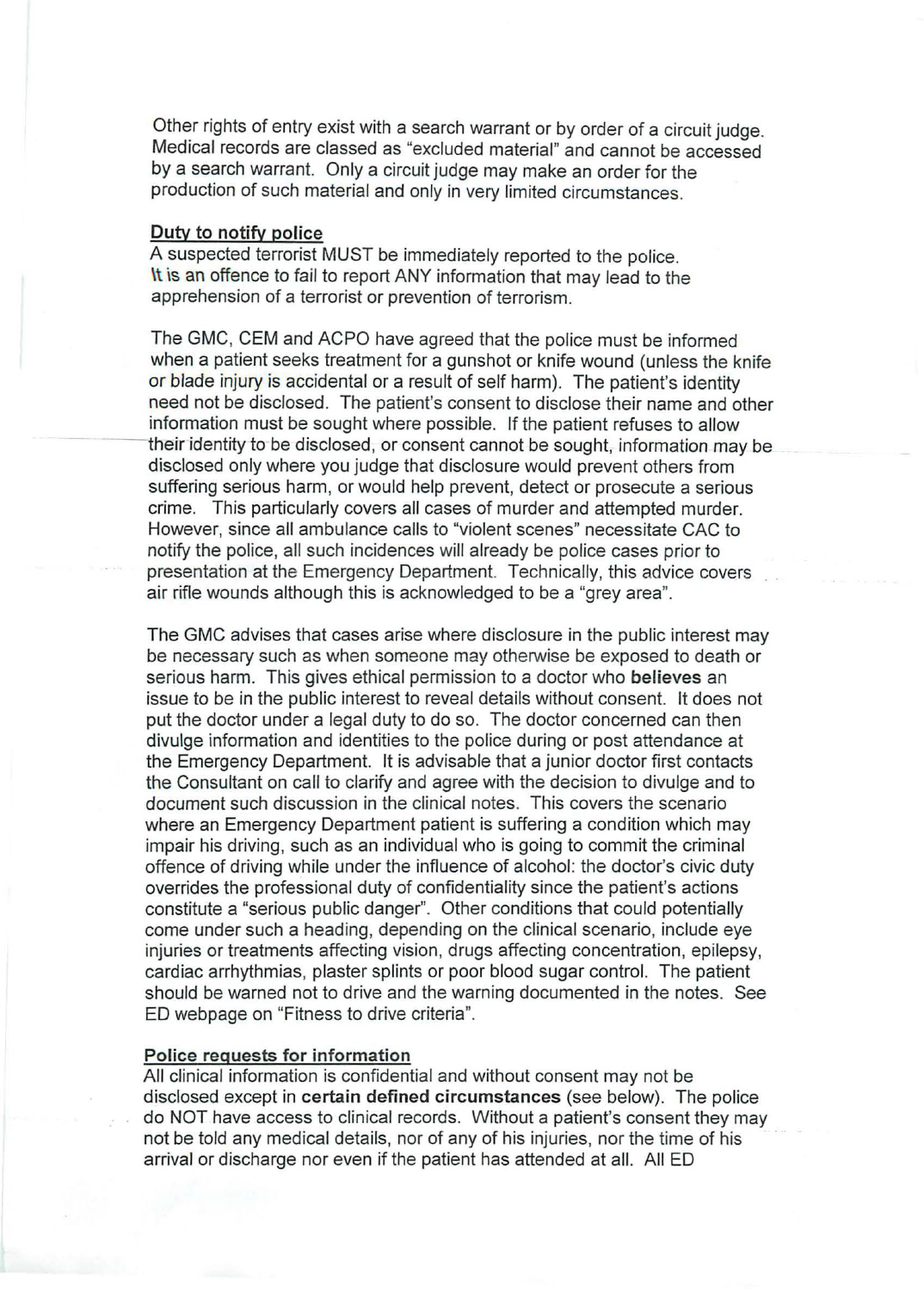attendance registers and computer screens are therefore confidential and must not be shown to the police. It is the responsibility of the ED's senior medical staff to ensure this does not occur.

It is, however, a criminal offence to fail to disclose when asked information which may lead to the identification of a driver who is alleged to be guilty of a motoring offence under the Road Traffic Act 1988. Clinical details must not be disclosed, only the patient's name and address etc that allows his/ her identification.

Where a serious criminal offence has occurred police may ask for the names of all Emergency Department attendees as part of their investigation. "Fishing expeditions" are not allowed. An officer of Inspector or above must write to the Consultant on call itemising events, justifying his rationale for seeking information and detailing the information required. Details will have to narrow the search eg time of event, age or nationality of assailant, distinguishing features or injury etc. Once in receipt of the letter the Consultant on call can authorise release of personal information relating to identity but not clinical details. The Emergency Department does have a duty to comply with the police to help trace the offender.

### Blood, breath and urine samples

Under PACE 1984 blood, semen, urine, pubic hair and body swabs (other than the mouth) count as an "intimate body sample". There is no legal obligation on Medical staff to assist police by taking intimate body samples from a patient. Medical staff SHOULD DECLINE police requests to take intimate body samples from patients. If the patient consents to the taking of blood samples a police surgeon should carry this out. There is no objection to Emergency Department staff making available routine items of medical equipment, eg needles and syringes, to enable the police surgeon taking the sample. If the patient is under 14 years the parent or guardian must consent. If the patient is between 14-17 years then both the patient's and his/ her parent or guardian's consent is required. Where samples are taken, these must be paired samples with one being taken by the police and the other being given to the patient.

The police officer wishing to breathalyse a patient or the police surgeon responsible for obtaining the required body samples MUST seek the consent of the Emergency Department doctor caring for the patient prior to taking the sample. The doctor can consent to the sampling PROVIDED the patient is clinically safe and is well enough to give informed consent. This means that any patient with a head injury must have a GCS of 15 and no confusion or severe head injury symptoms. This should be documented in the patient's clinical notes. Patients CAN still give consent if drunk. If the doctor refuses police access to blood or breathalyser sampling because of the patient's inability to consent then care must be taken to preserve patient confidentiality by not revealing the clinical reasons behind the decision  $-$  just state the patient is "unfit".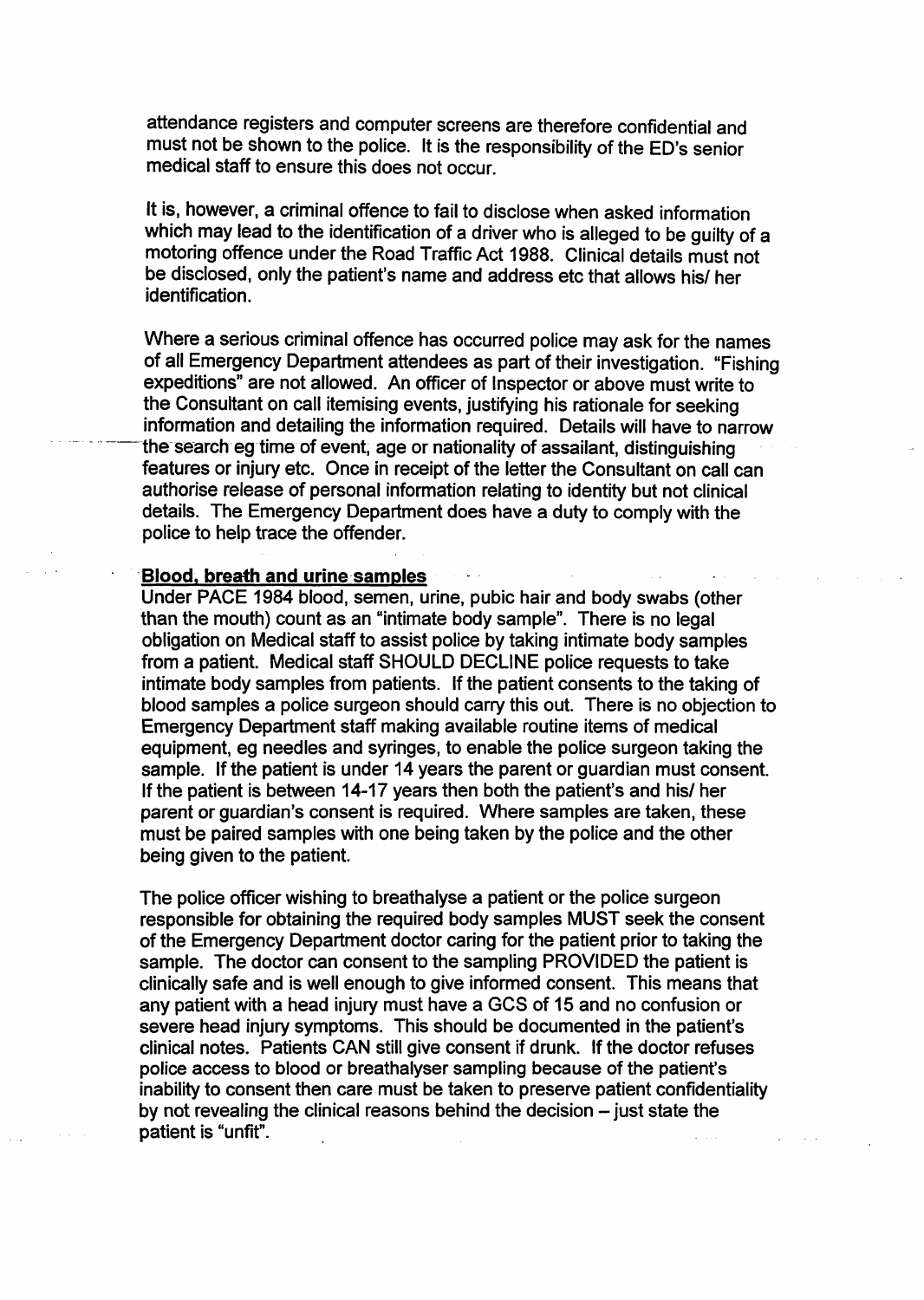The Police Reform Act 2002 has made an exception in the case of a patient who has been involved in a road traffic accident who is incapable of consenting (eg because of unconsciousness). A police constable may request a medical practitioner to take a specimen of blood but:

- The medical practitioner must NOT have any responsibility for the clinical care of the patient;
- If the medical practitioner is willing to take a sample of blood without the patient's consent it will not count as assault and shall be lawful for him to do so;
- The medical practitioner not involved in the patient's care can be asked . BUT cannot be compelled or required to take blood samples and can choose not to do so where this would be contrary to his ethical beliefs;
- The sample of blood taken cannot be tested unless the patient (once he has recovered sufficiently to regain capacity) consents to it being tested. The blood cannot be tested prior to consent being obtained;
- The police constable MUST first consult the medical practitioner in charge of the patient's care and this doctor can object if the requirement, the obtaining of the sample or the warning of the consequences would be prejudicial to the proper care and treatment of the patient. Thus the doctor in charge of the patient's treatment retains the right to object so as to safeguard the patient's proper care and treatment.
- A police surgeon remains the preferred option for all such blood samples.

All blood samples taken in the Emergency Department must be taken for the purposes of direct clinical care only. No blood alcohol levels or toxicology must be requested unless it is clinically indicated. Police requests for such tests must be declined. Any doctor can be asked in a court of law to justify why they took blood, requested tests and how they added to their patient's management. Police can be informed that pre-transfusion blood samples have been sent to which laboratories (eg haematology or biochemistry) but not what tests have been requested. Document this in the notes PLUS whether the patient has received morphine or diamorphine prior to obtaining blood. This is because blood transfusions can complicate blood DNA analysis and the police need to be able to retrospectively legally apply (via a circuit judge) for access to the bloods for forensic purposes. Diagnostic specimens cannot be used by the police without patient consent or a court order.

### Drug issues

The Misuse of Drugs Act 1971 makes it an offence to possess, supply or possess with intent to supply any controlled drugs. ED staff should therefore think carefully before removing a drug package from a conscious patient whom the police are not pursuing when the drugs are clearly for the patient's own use. The law does not require it. Do not touch the drug. Having taken possession of a drug from a conscious or unconscious patient, other than one lawfully prescribed, it must be destroyed or given to a police officer. Therefore Emergency Department staff must never give illicit drugs removed · from a conscious or unconscious patient to a an accompanying friend or relative nor return them to the patient. Returning someone's own drugs to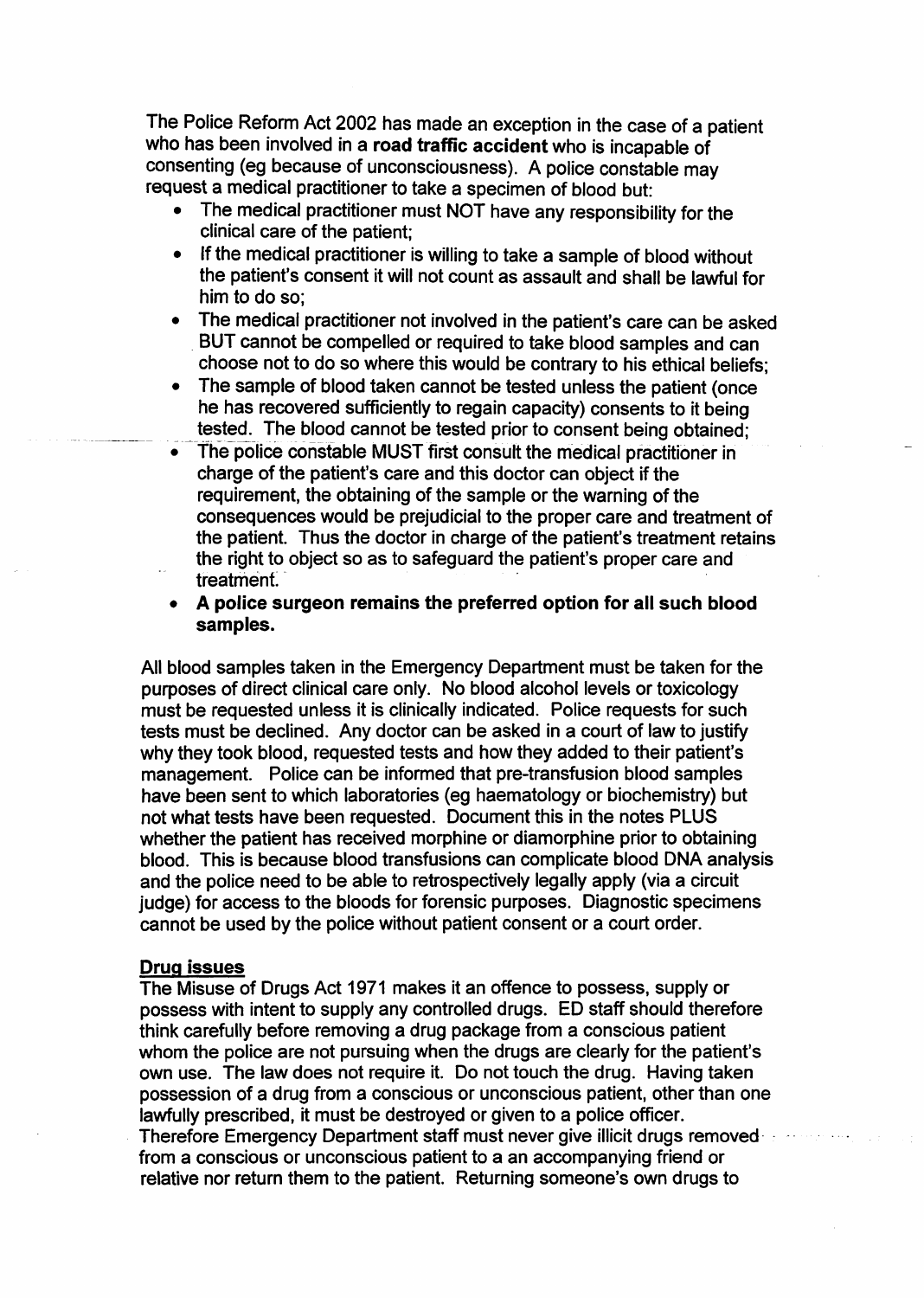him/ her amounts in law to the crime of supplying. The patient should be given the option of drug destruction in the ED or anonymous surrender to the police (R v Maginnis 1987). Any drug destruction should be witnessed and documented in the notes or the drugs handed to the on-call pharmacist for destruction and documented. Remember that if ED staff are aware that the police are in pursuit of the patient for drugs offences then destruction of the drugs can amount to destruction of evidence and obstruction of the police in the execution of their duty or an act tending and intended to pervert the course of public justice. An issue can arise where the quantity and type of drug found indicates that the drugs are not solely for the patient's own use. If the patient is a "dealer" then the individual is committing a serious arrestable offence and potentially endangering lives. In this situation ED staff have a duty to inform the police since the GMC acknowledge that such a breach in confidence is for the public good provided no clinical details about the patient's attendance are divulged. Thus the police can be informed of the individual's identity, his presence in the department but not the medical reasons why and the drugs can be given to the police.

#### Police and the mentally ill patient

Section 136 of the Mental Health Act 1983 allows the police to arrest a mentally disordered person in a public place and take them to a place of safety, such as a police cell, for psychiatric assessment. The Emergency Department is NOT a designated place of safety and ED staff should NOT accept custody or care of such a patient. The section is NOT a licence to transfer the patient from police cells to the ED. If the police do bring in a patient under 8136 MHA then the police MUST stay with the patient until the patient has been fully assessed by a psychiatrist and a diagnosis and management decision reached. S136 does not allow treatment of the patient. When a life-threatening condition is present the doctrine of necessity applies and the patient can receive the treatment required, in the absence of consent, to preserve life and stabilise their condition.

## Rape victims

Ensure no danger to life but do not get involved. Persuade the patient to allow police involvement. Police have special examination and assessment centres specifically designed for rape victims. Do not allow the patient to undress or wash and do not examine the patient (unless clinically indicated) since this risks destroying or contaminating vital forensic evidence. All examinations are to be performed by police surgeons.

### Forensics

Continuity of evidence issues: the body belongs to the Coroner and police must stay with the body until it goes to the mortuary. They do not have to be in the resuscitation room while treatment is ongoing prior to death. Provided there is documented continuity of care between successive medical practitioners and accurate notes that illustrate such continuity has occurred then no evidential problems will occur. It is the doctor's decision whether police can be present during treatment - and also the patient's if they are able to express an opinion since duty of patient confidentiality still prevails. Police do need to be in proximity to stop cross contamination of evidence and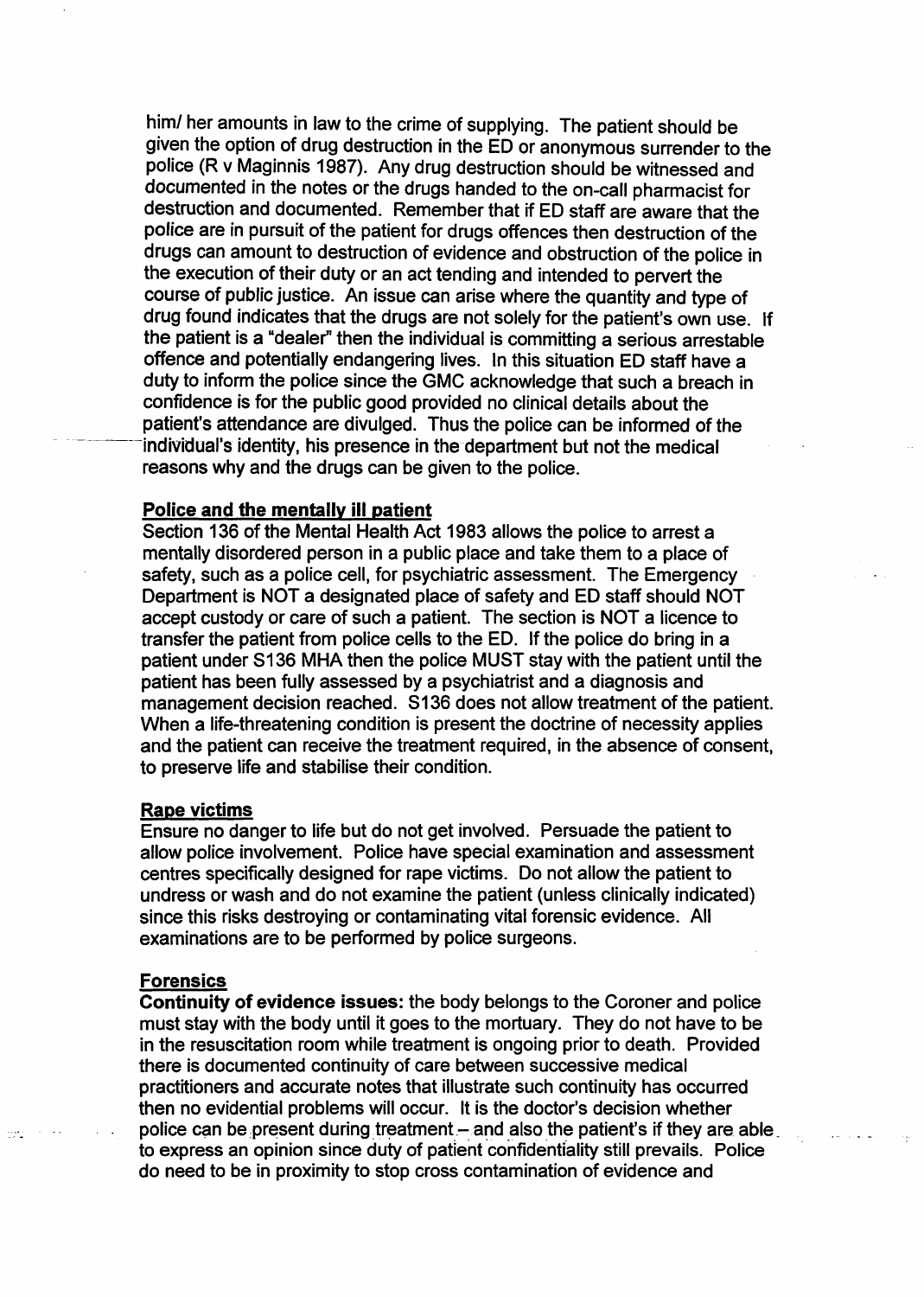prevent other individuals (eg relatives, friends) coming in and removing or interfering with evidence. Treatment takes precedence over evidence.

Clothing: do not cut through defects in clothing eg the stab wound tears or openings. Cut up seams where possible. This allows maximal "trace and biological analysis".

Clothing and discharged patients: it is for the police to arrange for removal of clothing with the patient, not the EDs duty

Babies: keep all clothing, shawls and nappies. Bag individually.

Fire victims: clothing needs to be placed in special nylon bags provided by police (if available) to stop evaporation of chemicals (eg volatile accelerants). This helps forensics differentiate between arson or accident, victim or perpetrator.

Offender and victim are in the ED at the same time: staff must take great care over documentation and make very effort to avoid cross contamination. Use gloves and chaperones. Change gloves between patients.

Exhibits: evidence must display continuity and integrity and therefore bagging of all evidence is vital to ensure that sample contamination does not occur and forensic capabilities are maximised. If items of clothing are passed to the police then the nurse/ doctor should document the name and number of the constable in the patient's notes so that the clinical record proves continuity. All police exhibit labels need to be signed.

Body movements: the time the body is moved to the mortuary must be documented.

Bagging: this allows exhibits to be kept "sterile" from cross contamination and is vital. If a victim can undress then need clean paper on the floor (eg from dressing pack) to catch debris for forensics (eg hairs etc). This paper should also be bagged. Consider bagging each item of clothing individually if able. Doctors gloves should also be individually bagged and handed over.

Doctor's DNA: doctors can be asked to provide DNA samples to remove confusion in cases of cross contamination BUT the samples are/ must be later destroyed. There is no database for DNA of non-convicted individuals.

Firearm injuries: debris from the wound (wadding and casings) is required for forensics in order to allow identification of the gun used. Wound edges that are burnt and sooty from point blank injury can be swabbed for dust if time and circumstances allow. Retain all projectiles removed from wounds but use plastic forceps to handle if possible – metal forceps cause imprinting that creates confusing "false" evidence. Treatment takes precedence over evidence.  $\sim 10^{-1}$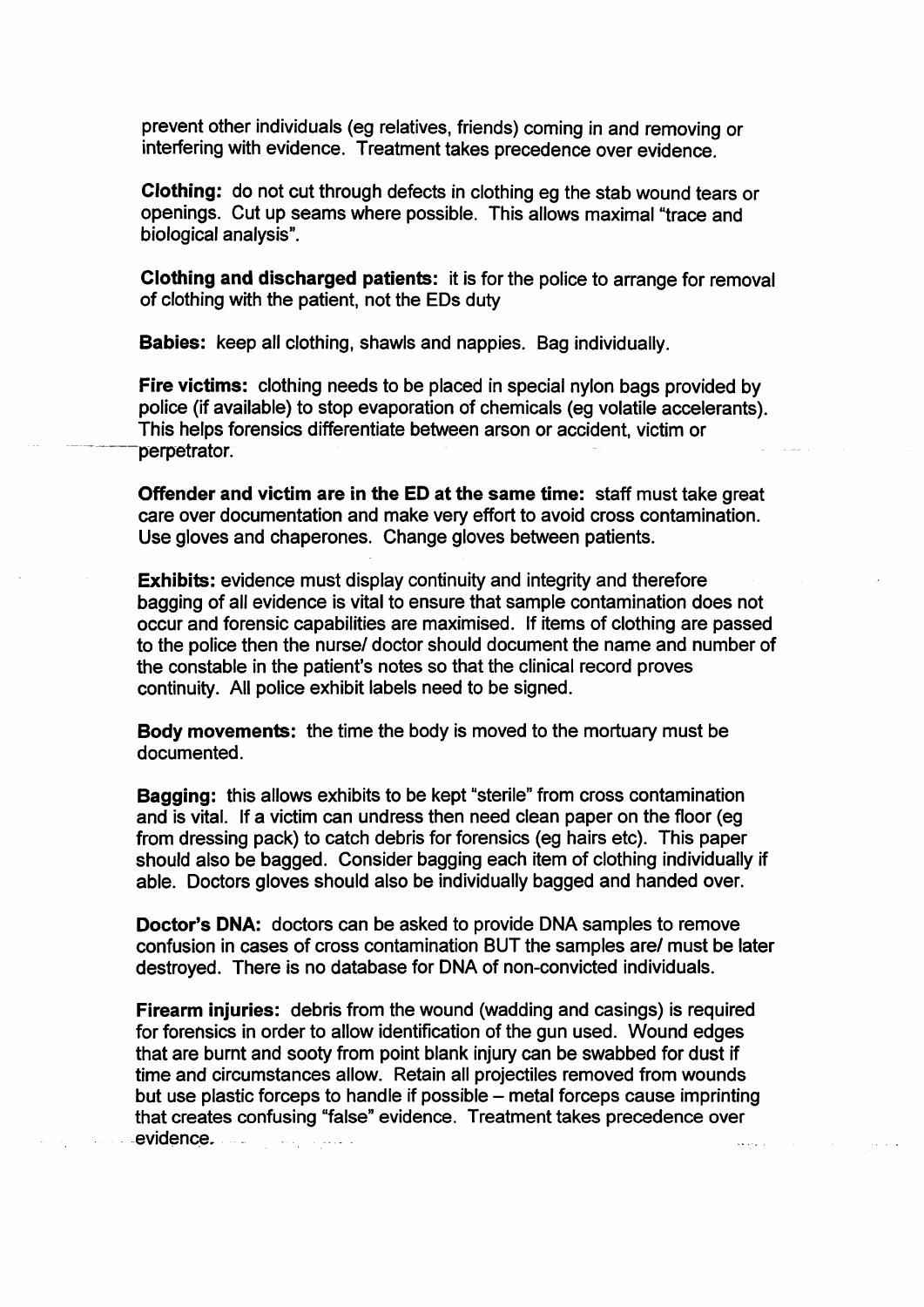Gloves: fingerprints can go through gloves and cause DNA contamination.

Murder victims: do not undress if dead. Can undress as part of trauma team management. Leave all medical appliances used (eg venflons, ETT etc) in situ.

Medical appliances/ items: do not remove form deceased patients. If are removed or fall out (eg venflon) then put a dressing over the area and write on it what was in the wound. Forensics and Pathologists do not want to mistake a chest drain wound for a stab wound. Notes should clearly document all invasive procedures and the trauma charts should accurately record sites of placement.

Photographs: these can only be taken for clinical reasons and purposes not forensic purposes. Polaroids and photos taken in the ED are not admissible as evidence. If the existence of a photo is declared in the doctor's statement and the criminal case is sufficiently serious then the SCO can retrospectively apply to take a copy of the photograph. It is therefore advisable to inform the police of the existence of such photographs. The photographs form part of the medical records and must stay with the patient's notes. If the patient cannot or will not agree to release of the notes and/ or photograph a court can subpoena the notes to enable police and forensic access to copy them. Technically photographs still need written patient (or next of kin) consent to be taken except where ED photos are part of clinical care eg it is known that photos of compound fractures reduce the infection rate from 50% to 40%. Thus such images without consent are justified. The photographs cannot then be use for other purposes (eg examinations, teaching) without consent being sought. However if the photograph only adds to the documentation then consent is still required

Rectal temperature probes: use of these can affect biological swabs and risk inducing anorectal injury. Therefore record if done and whether probe or thermometer used. Treatment overrides evidence.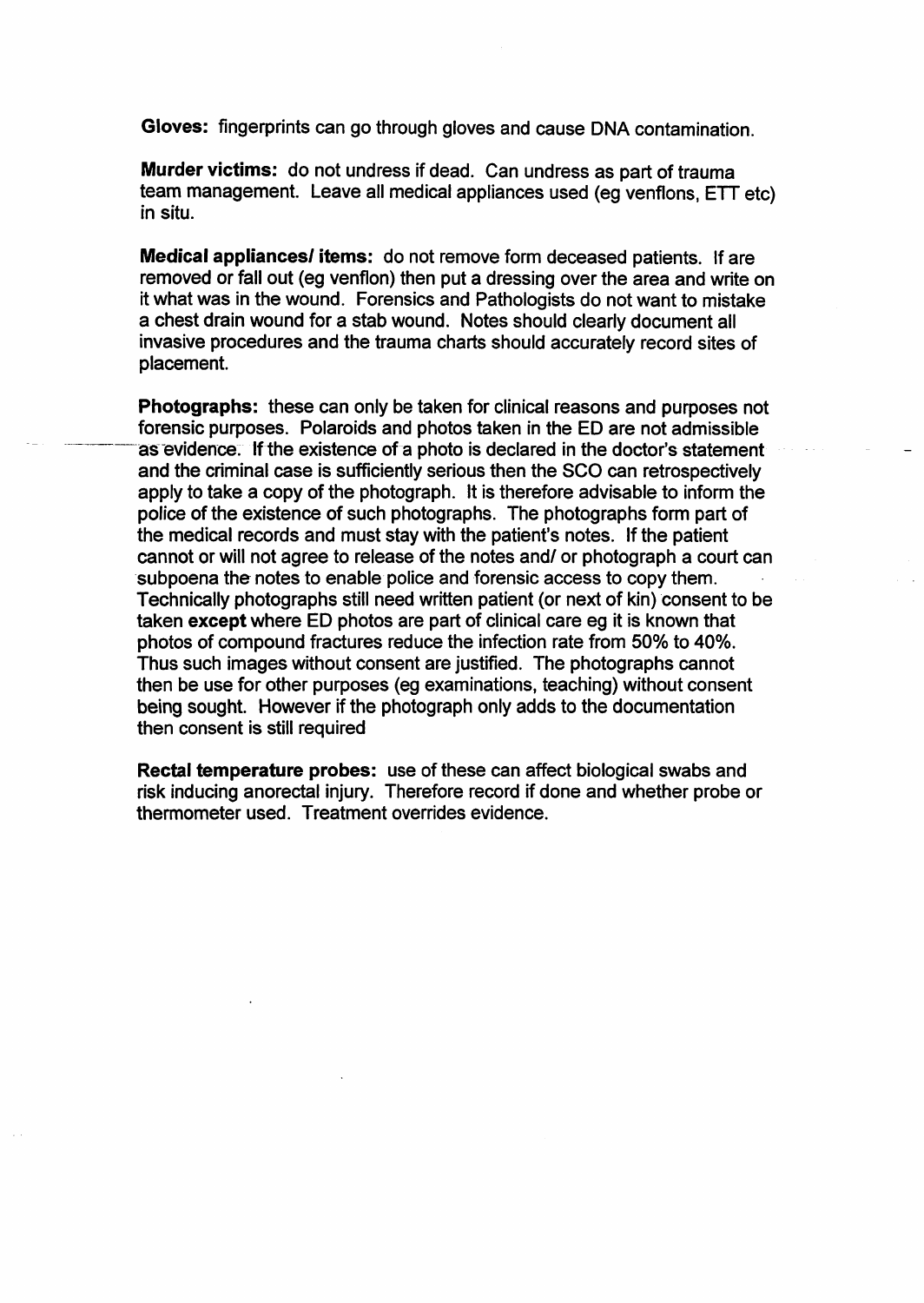### **THE POLICE AND THE EMERGENCY DEPARTMENT: ANSWERS**

- 1. The fact that he is drunk does not invalidate his consent still able to consent. However, has a head injury with a GCS 14/15 and cannot therefore give informed consent. On clinical grounds, as patient's physician, you must refuse the breathalyser test. As acting clinician you cannot take the blood samples – these are intimate body samples under PACE. Best advice is to request a police surgeon to be called. You do have the option of allowing a medical colleague not involved with patient's care to take the 2 samples if you agree and it does not impinge on patient's clinical care. 1 sample for police and one to be given to the patient. Police will then have to seek retrospective consent from the patient once he is well enough to give it.
- 2. The patient must be informed that he is not safe to drive which requires a driver to have 2 hands on the wheel to be in full control. Inform your patient his insurance may well be invalid and that it is a criminal offence to knowingly drive without insurance. Document in the notes. Outside of documentation insurance issues are beyond the scope of ED doctors. No civic duty to inform police but try and persuade patient to see sense. Not sufficiently serious to justify a breach of confidentiality. However, if alcohol involved the legal responsibility changes. Again try and persuade patient to stay, take taxi, be collected etc and document. efforts. If you fail and the patient is clearly going to drive then civic duty comes into play and overrides professional duty of confidentiality since constitutes a "serious public danger". Drink driving is a criminal offence and there is a serious risk of harm to others so immediately inform the police. Do not reveal clinical reason for attendance at ED only that drunk and intending/ trying to drive.
- 3. A drug packer is committing a criminal offence and whose actions will go on to damage the health of others. Cannot give guarantee since could result in obstructing a constable in the execution of their duty. If the police indicate their suspicion that he has drugs on him and are pursuing the patient then cannot pervert the course of justice. If police are not in pursuit there is no requirement to report a crime. Request patient to come in for the sake of his health and safety and warn him that failure to do so could result in his death. Once the drugs appear you must remove them from him and cannot give them back to him or you commit the offence of supplying under the Misuse of Drugs Act. You must either destroy the drugs (single packet for own use scenario) or hand them to the police (which can be done anonymously). Technically the drugs are the property of the patient and cannot be destroyed without their permission however the average drug user faced with the choice of destruction or handing drugs to the police will allow destruction. Colleague witness vital and both document in notes. Since serious criminal offence occurring need to consider informing the police – discuss with Consultant on call and document. Remember that destroying drugs in certain scenarios amounts to obstruction of the police.
- 4. You seriously suspect NAI but have no right or ability to physically detain father and child against his will. Clearly child is at risk and you have a legal duty to act in the best interests of the child so delay father's escape by cajoling, negotiation and all lying soothing tactics possible while police are called via 999 (usually by nurse in charge). Police can then take child into police protection using their powers under the Children Act 1989 and ensure child remains in hospital fof treatment and CP examination. If the child has